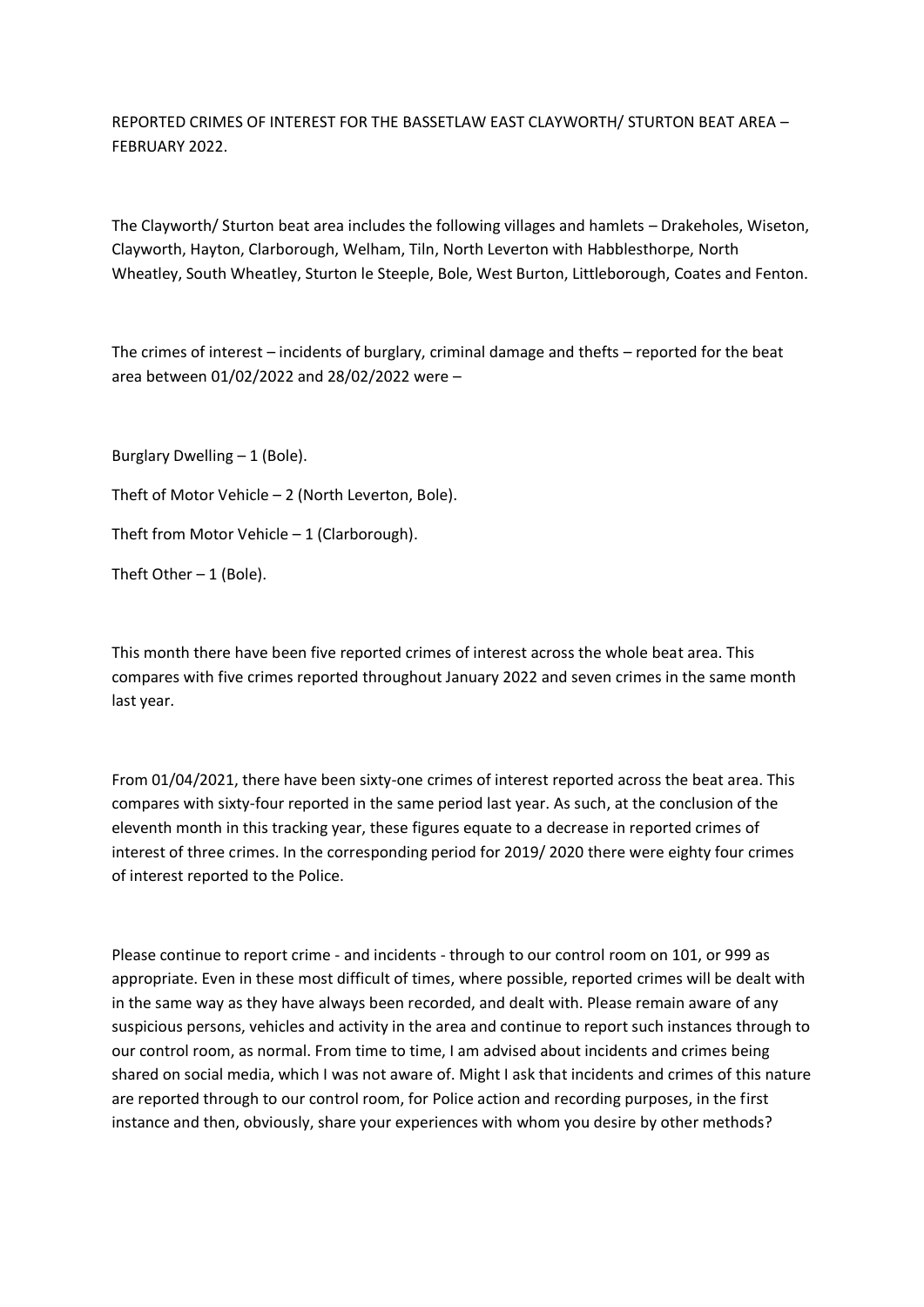As from February 2020, the Police report has included anti-social behaviour incidents only, negating other incident types from this category, such as hoax calls to the emergency services, found/ abandoned vehicles and wildlife/ animal issues. This month there has been one reported incident of anti-social behaviour across the whole beat area. This compares with one reported incident for January 2022 and eight reported for the same month in 2021.

As we move into March, and the prospects of better weather, please remain vigilant around all aspects of home and vehicle security. Be especially careful to lock house doors and leave windows on locks – even if you are only in the back garden.

If you do leave windows and doors open and a burglary occurs, you could receive a further nasty shock when you try to make an insurance claim. A lot of insurance companies are now reducing payments, or even refusing to pay out altogether, if doors and windows have been left open arguing that it is your own negligence that has led to the theft.

Check car windows and sun roofs are closed when you park, remembering not to leave anything inviting on display in your vehicle.

And always secure your unattended bicycle to something that is fixed to the ground, or leave it in a rear garden where it is out of view from the public highway.

Some residents will have made their first moves into tidying up their gardens following the winter months. At this time of year, there is always an increase in shed breaks and thefts of gardening tools and equipment. Please ensure that all out buildings and sheds are secured when not in use, and preferably alarmed.

There have already been reports made, on adjoining beat areas, of garden furniture and ornaments being stolen. This, again, is a trend which happens around this time of the year, and throughout the gardening season. Items of this nature are far easier for criminals to pass, or sell, on at this time of the year.

As ever, the beat team will keep an eye out to look after you and your homes. The team would like to hear from any community members who would like some crime prevention advice, or even just a reassurance visit.

My contact number is 07525 226838 and my E-mail address has recently changed to [David.Airey@Notts.Police.uk.](about:blank) PC 2895 James Pickersgill is the beat manager for the area. He has a contact number of 07525 226479 and a new E-mail address of [James.Pickersgill@Notts.Police.uk.](about:blank) We are presently both still able to receive E-mails to the old addresses in the interim period.

**Please do not use these telephone numbers to report incidents and/ or crimes. Works numbers should only be used for non-urgent matters – including seeking advice and/ or information.**